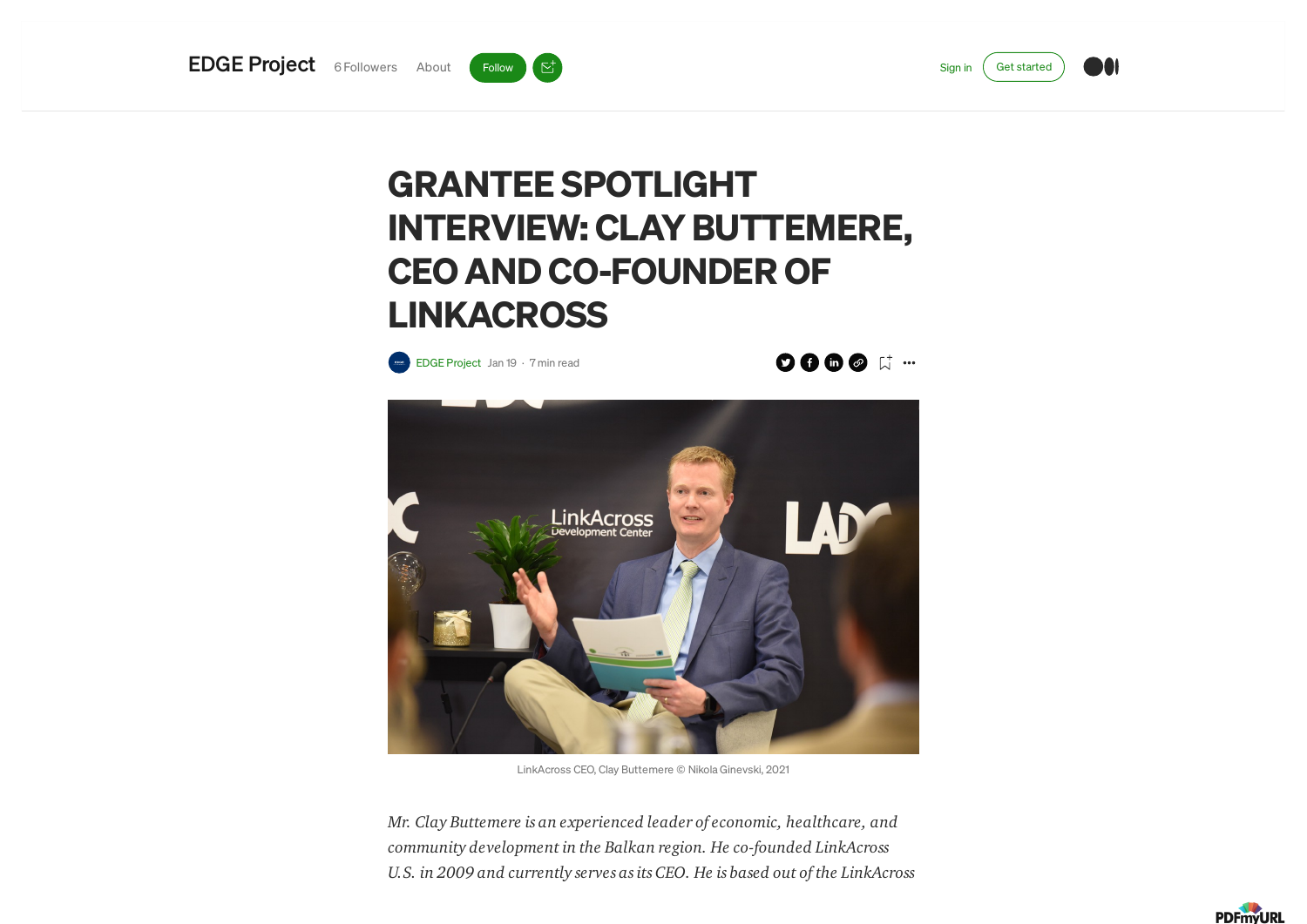office in North Macedonia and has a passion for sustainable, values-driven development that helps individuals, organizations, and communities to flourish.

Founded in 2010, LinkAcross Macedonia is a non-profit organization working in economic, healthcare, and community development in the Western Balkan countries by linking local and global partners. Can you give us a brief history of LinkAcross?

Together with the other co-founders, we founded LinkAcross in the U.S. in 2009 and immediately registered our first branch office in North Macedonia in 2010. We founded our branch office in Albania in 2019. As our name suggests, our mission begins with linking. We link local and global partners around development goals in the Balkan region. These partners are primarily from the U.S., North Macedonia, and Albania and vary depending on the activity, but have historically included business and healthcare professionals, schools and universities, businesses, healthcare institutions, faith communities, embassies, aid agencies, and other donors.

This diverse set of stakeholders links arms around specific development goals, such as supporting SMEs in the case of the GrowBiz project, which leads to the second part of our mission — development. Over our 12 year history, we have inspired volunteerism and helped communities build playgrounds, we have advanced children's healthcare and community health education, and we have helped to start and grow microbusinesses and SMEs.

However, what I believe sets our organization apart is a strong focus on values and the "why?" behind the "what?" of development. We use the phrase "holistic development" to help describe that. We work with our partners and clients to explore together the core motivations and values below the surface that are driving outward behaviors and results. This of course happens at an individual level, so in our work, we emphasize identifying and developing long-term relationships with partners who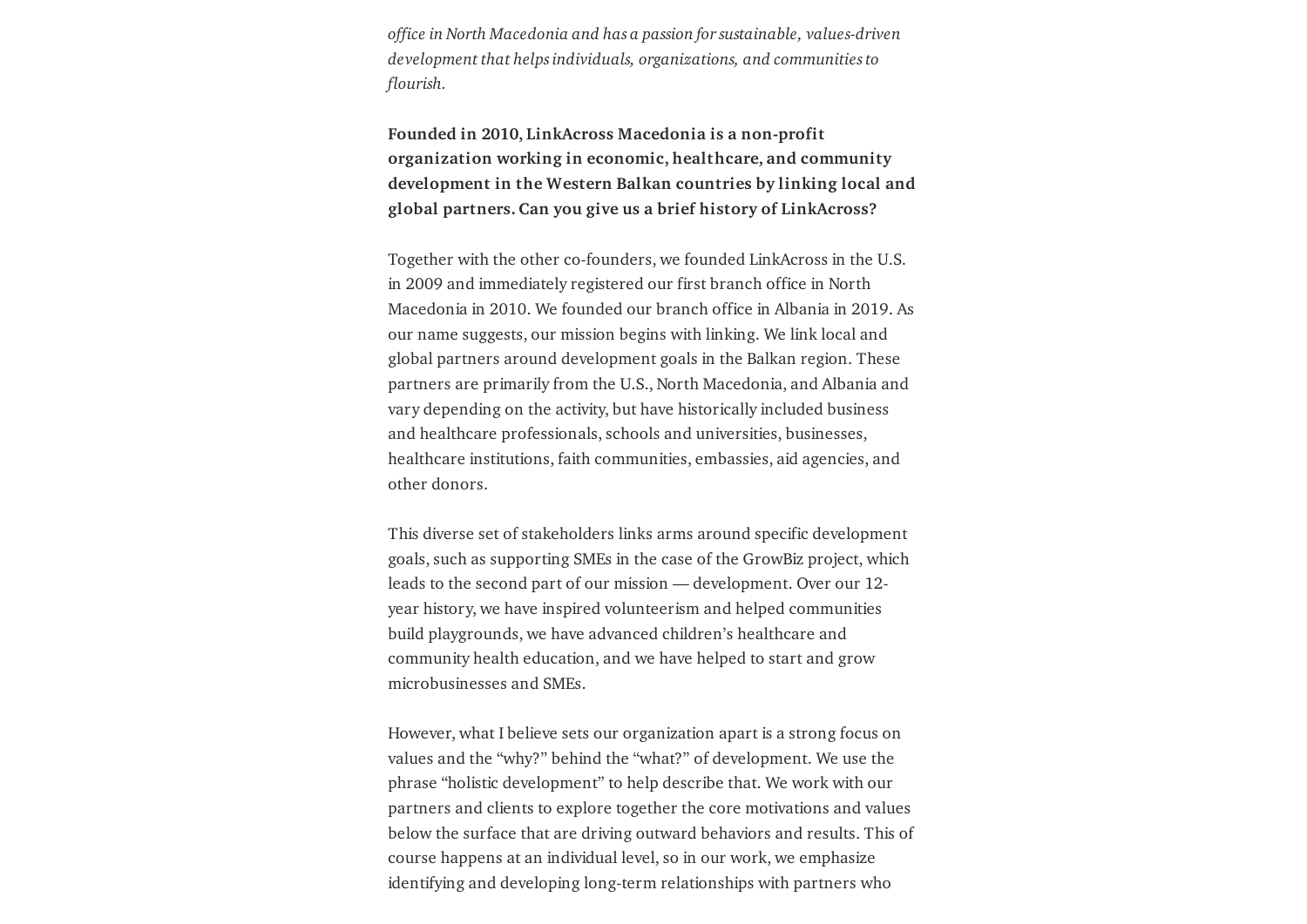are interested in developing a values-led business or healthcare institution, for example. That leads me to our vision in all of this, which is to see individuals, organizations, and communities in the Balkans flourishing and fulfilling their incredible potential.

LinkAcross has been working in the Balkan region for more than 10 years and thus actively contributes to regional economic development through implementation of various projects. What are some of the LinkAcross milestones since its founding?

When our family first arrived in North Macedonia, our children were small, so we started with what was right in front of us — the lack of safe and fun places for children to play. That led to LinkAcross completing its first playground project, in partnership with our local preschool and community volunteers. Those initial playground projects taught us a lot about the local culture and context, including the importance of finding the right partners and the challenge of creating ownership and fostering sustainability. Although our focus did shift to business and healthcare development, we have nevertheless completed about a dozen of these playgrounds over the years. It's a lot of fun (and work) to build a playground in a week's time with a bunch of volunteers!

In the healthcare space, we partnered closely with the Children's Hospital in North Macedonia to improve both pediatric emergency and neonatal intensive care. We have provided training and mentoring of physicians by U.S. counterparts to introduce more advanced standards of care, as well as facilitated medical equipment donation. Thanks in part to our efforts, as well as other governmental and non-governmental actors, we have raised awareness around the development goal of reducing infant mortality and have made some positive strides, although there is still much work to do. One of the highlights of our involvement in this area has been to see the dedication and development of talented young pediatricians who are choosing to stay in their country to make a difference.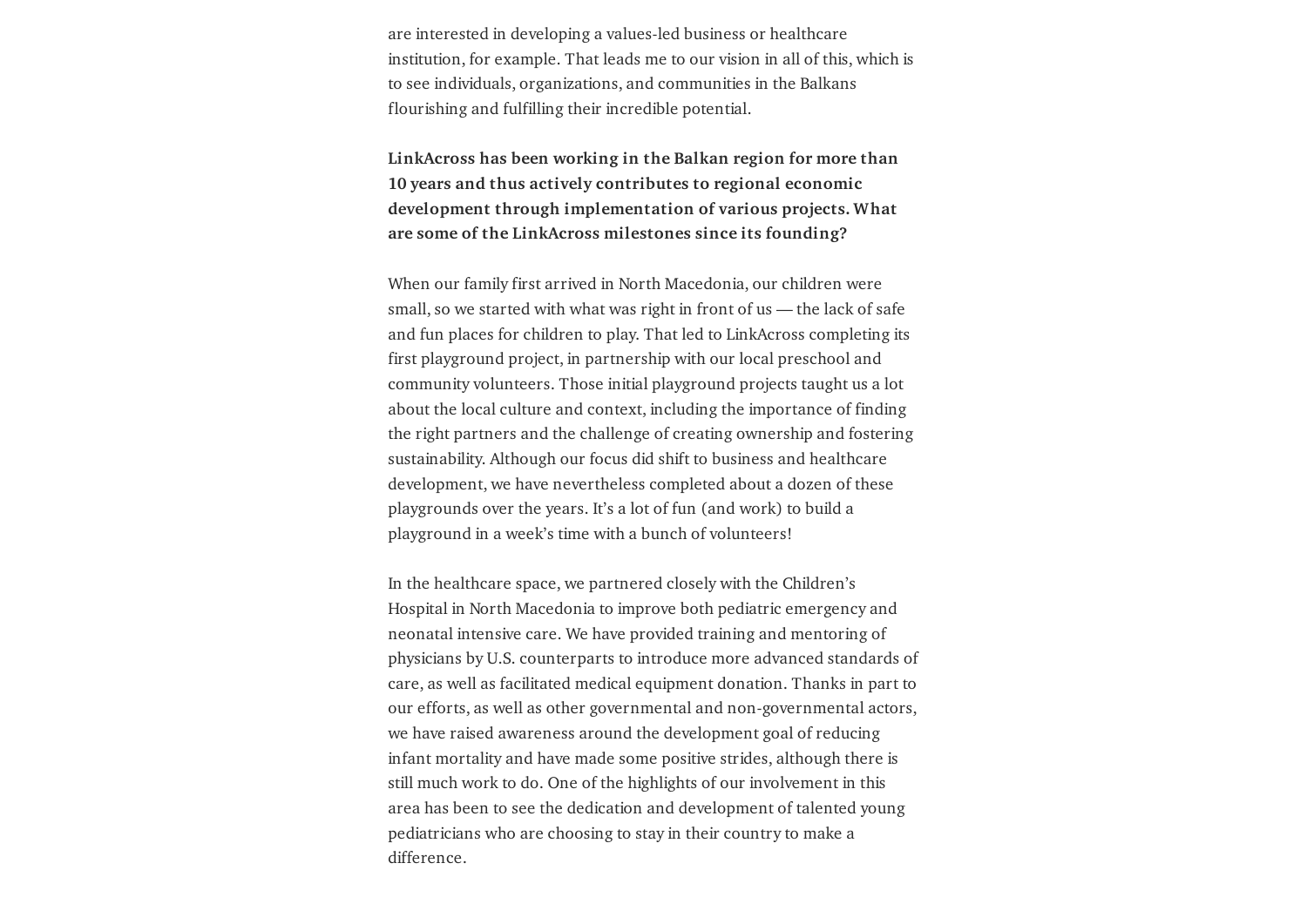Finally, in the economic development area, we have focused on microenterprise development, and now SME development through the GrowBiz project. Regarding microenterprises, over the last six years, we have had over 100 entrepreneurs go through our phased microbusiness start-up program. This program provides comprehensive business training, planning, and mentoring services to entrepreneurs who have an idea but need some direction and assistance to get started. We have seen businesses as diverse as paper product manufacturing, math tutoring, online shopping, and legal services result from this project. Again, our greatest joy is the relationships that are formed with these entrepreneurs as we walk with them to take an idea from visioning, through planning, to launching and growing their businesses.

As one of the USAID EDGE grantees, together with your partner LinkAcross Albania, you are implementing the "GrowBiz" initiative aiming to help tourism, agriculture, and manufacturing businesses in North Macedonia and Albania grow and increase sales. What kind of activities are being implemented in order to achieve the desired outcomes?

We have assisted participating SMEs in several ways through GrowBiz. First, we have assisted through training. 110 participants representing 90 SMEs received training in the following areas: strategic management, market research, digital marketing, customer engagement, environmental and social responsibility, manufacturing efficiency, and export strategy. All training events were video recorded and archived in a digital library available to clients on the GrowBiz website.

Second, we have assisted through coaching. A group of 12 SMEs received over 200 hours of personalized business coaching from experienced U.S. business coaches. Together, clients and coaches developed and began implementing customized business growth plans. For our full clients, these coaching relationships were really at the center of the GrowBiz project, and I believe will have the longest-lasting impact from a business and leadership development perspective.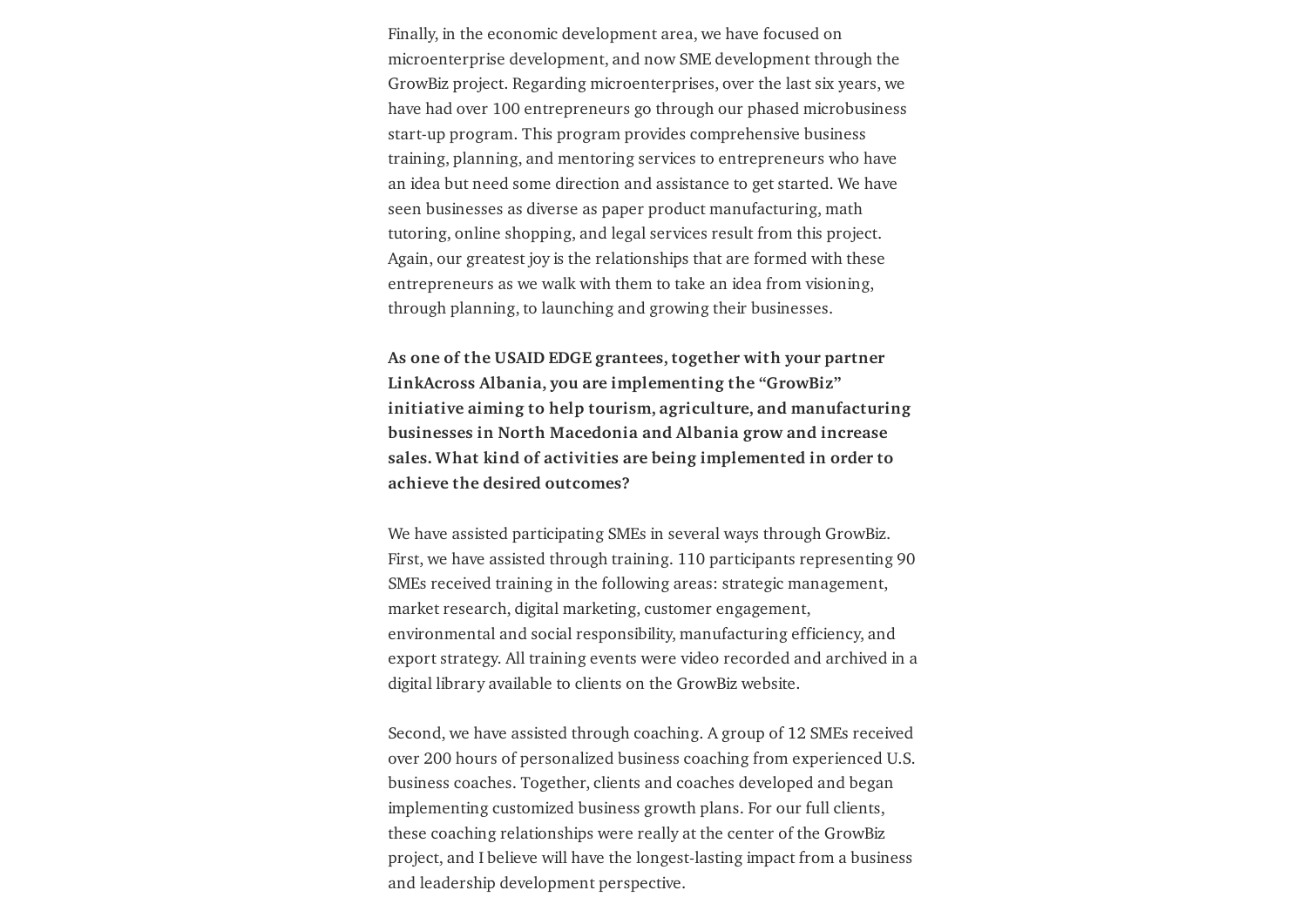Finally, we have assisted through consulting and video production. 26 SMEs received technical assistance through GrowBiz in the form of video production and expert consulting in the areas of digital marketing, manufacturing efficiency, and environmental sustainability. The promotional videos serve as a very practical way to highlight these SMEs across various digital channels in both B2C and B2B models.

I emphasize the word assisted because our clients are the stars. That is how I have viewed GrowBiz — as an assist to set up their success.

In December, LinkAcross Macedonia organized a capstone event showcasing the results and lessons learned of this 17-month project. Can you tell us briefly, what were the key takeaways from this event, and what has Growbiz achieved?

The capstone event was one of the highlights of the whole project for me personally. Due to the times in which we live, we couldn't have everyone in the same space, but we were able to gather in-person with some of the clients and bring others in online. There was a lot of enthusiasm and energy at the event as we showed each client's promotional video that LinkAcross and GrowBiz helped produce and then interviewed the clients regarding their experience in the program.

Several themes stood out from the comments from the clients. First was the value of the particular mix of services offered through GrowBiz training, executive coaching, industry-specific consulting, and digital marketing and media assistance. One client noted how some projects might focus on just one of these services, but it was the mix that drew her and her textile company to participate.

Another theme was the value of the coaching and the planning process. We heard multiple clients talk about how the coach helped them to think through strategy, solve problems, and be a sounding board for their business growth ideas. Although the plans were documented, it was the process of planning where the real value was created and captured.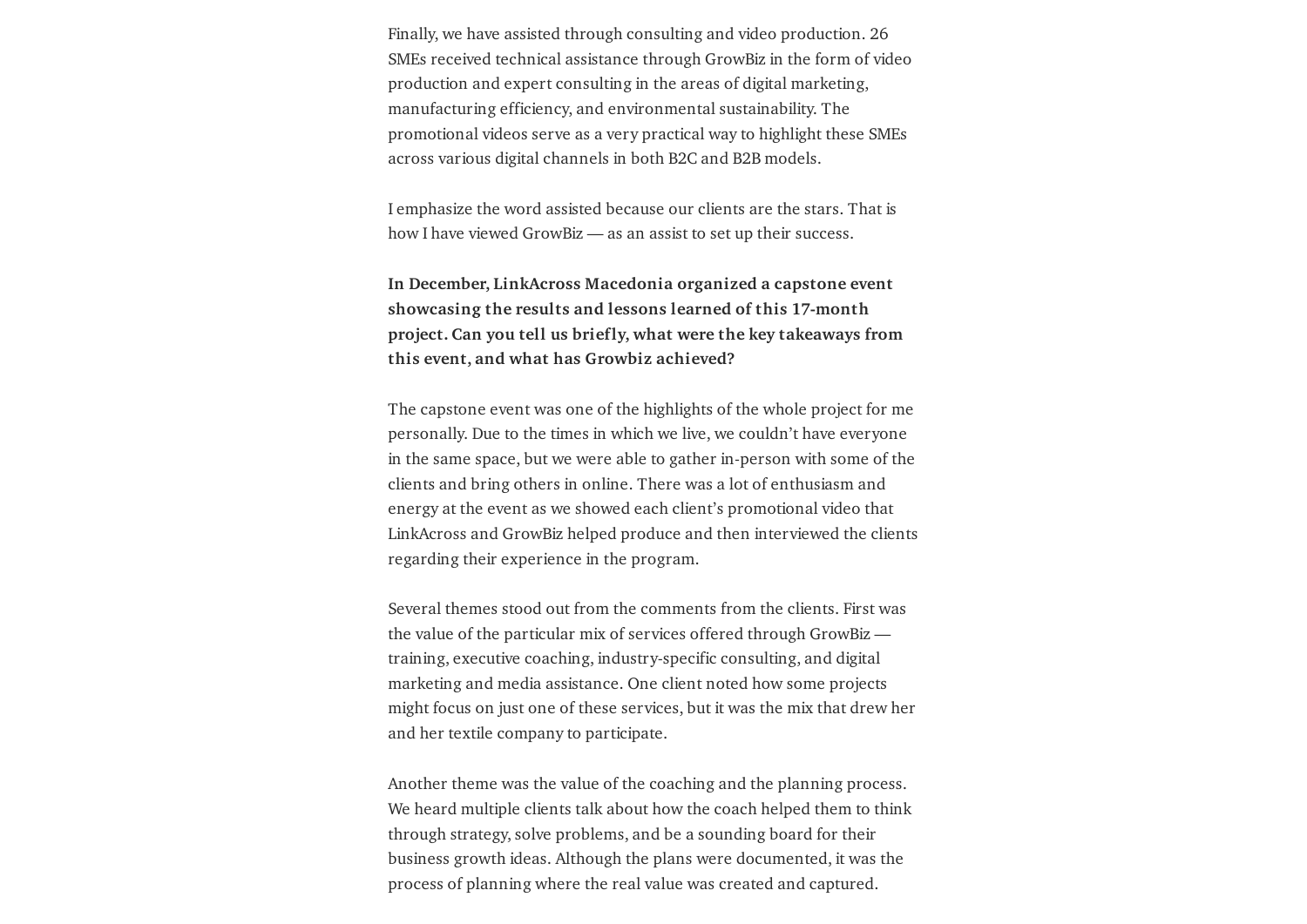Overall, the capstone event underscored how the assistance provided through GrowBiz has helped put businesses and their leaders in a stronger place today than when we started the project. Again, I think taking the long-term view is important. Perhaps some of the growth is measurable already, perhaps some of the growth will only become measurable in the months and years ahead. The business growth strategies and technical assistance we have provided through GrowBiz are important. But equally, if not more important, is the growth of the business leaders we have invested in. Their values and actions will continue to shape the future of their businesses, their communities, and their countries long after the close of this project.

As elsewhere, the COVID-19 pandemic has had a severe impact on the small and medium enterprises (SMEs) across the Western Balkan countries. Considering your business expertise, what are some of the key actions businesses can take to better navigate the current crisis?

Undoubtedly, SMEs and societies at large are facing economic headwinds due to the effects of the pandemic layered on top of other historical challenges, such as workforce shortages and corruption. Perhaps the most important action to take is a renewed commitment to innovate. Management great Peter Drucker said: "The greatest danger in times of turbulence is not the turbulence — it is to act with yesterday's logic."

Markets and economies are experiencing dramatic shifts, and we must innovate and adapt or go extinct. The business models and strategies of the past will be insufficient to propel us into the future. Therefore, we must do two specific things. We must defend the core — of who we are as businesses and as leaders. This leads us back to purpose and values. And we must design the new — the new services, products, platforms, and partnerships that will address both the challenges and the opportunities of our new reality. To summarize, we must innovate around our core strengths. If we do that, I am convinced that, even in these challenging